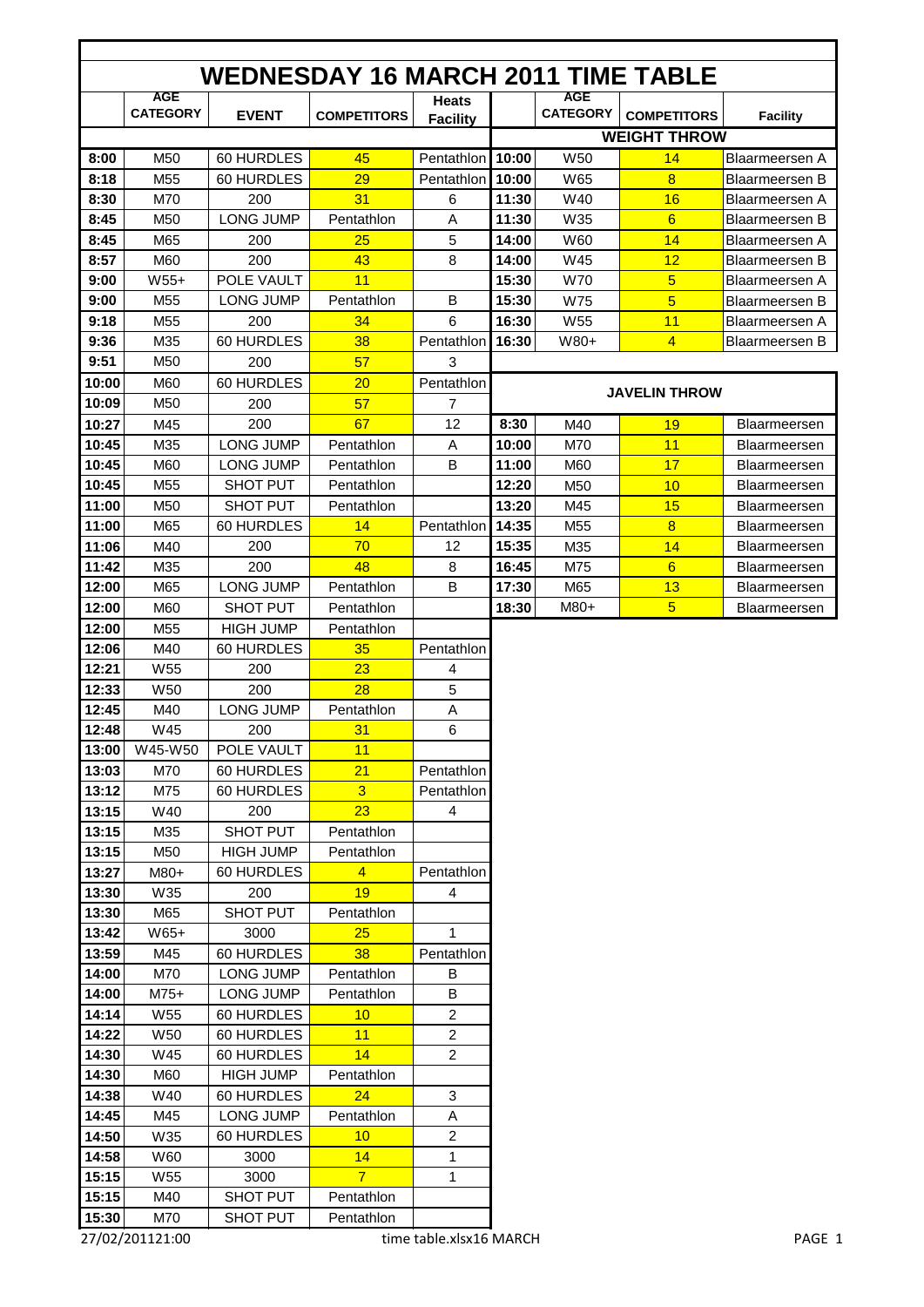|       | <b>WEDNESDAY 16 MARCH 2011 TIME TABLE</b> |                    |                    |                                 |  |                               |                    |                 |  |  |  |
|-------|-------------------------------------------|--------------------|--------------------|---------------------------------|--|-------------------------------|--------------------|-----------------|--|--|--|
|       |                                           |                    |                    |                                 |  |                               |                    |                 |  |  |  |
|       | <b>AGE</b><br><b>CATEGORY</b>             | <b>EVENT</b>       | <b>COMPETITORS</b> | <b>Heats</b><br><b>Facility</b> |  | <b>AGE</b><br><b>CATEGORY</b> | <b>COMPETITORS</b> | <b>Facility</b> |  |  |  |
| 15:30 | $M75+$                                    | <b>SHOT PUT</b>    | Pentathlon         |                                 |  |                               |                    |                 |  |  |  |
| 15:32 | M <sub>55</sub>                           | 1000               | Pentathlon         | $\overline{2}$                  |  |                               |                    |                 |  |  |  |
| 15:45 | M35                                       | <b>HIGH JUMP</b>   | Pentathlon         |                                 |  |                               |                    |                 |  |  |  |
| 15:48 | <b>W70</b>                                | 60 HURDLES         |                    | <b>FINAL</b>                    |  |                               |                    |                 |  |  |  |
| 15:52 | W65                                       | 60 HURDLES         |                    | <b>FINAL</b>                    |  |                               |                    |                 |  |  |  |
| 15:56 | W60                                       | 60 HURDLES         |                    | <b>FINAL</b>                    |  |                               |                    |                 |  |  |  |
| 16:00 | <b>W50</b>                                | 3000               | 23                 | 1                               |  |                               |                    |                 |  |  |  |
| 16:00 | $M75+$                                    | <b>TRIPLE JUMP</b> | 11                 | B                               |  |                               |                    |                 |  |  |  |
| 16:00 | W40                                       | POLE VAULT         | 10                 |                                 |  |                               |                    |                 |  |  |  |
| 16:00 | M65                                       | <b>HIGH JUMP</b>   | Pentathlon         |                                 |  |                               |                    |                 |  |  |  |
| 16:17 | W55                                       | 60 HURDLES         |                    | <b>FINAL</b>                    |  |                               |                    |                 |  |  |  |
| 16:21 | W <sub>50</sub>                           | 60 HURDLES         |                    | <b>FINAL</b>                    |  |                               |                    |                 |  |  |  |
| 16:25 | W45                                       | 3000               | 19                 | 1                               |  |                               |                    |                 |  |  |  |
| 16:42 | W45                                       | 60 HURDLES         | <b>FINAL</b>       | 1                               |  |                               |                    |                 |  |  |  |
| 16:45 | M35                                       | <b>TRIPLE JUMP</b> | 14                 | Α                               |  |                               |                    |                 |  |  |  |
| 16:46 | W40                                       | 60 HURDLES         |                    | <b>FINAL</b>                    |  |                               |                    |                 |  |  |  |
| 16:50 | W40                                       | 3000               | 22                 | 1                               |  |                               |                    |                 |  |  |  |
| 17:00 | M70                                       | TRIPLE JUMP        | 10                 | B                               |  |                               |                    |                 |  |  |  |
| 17:07 | W35                                       | 60 HURDLES         |                    | <b>FINAL</b>                    |  |                               |                    |                 |  |  |  |
| 17:11 | W35                                       | 3000               | $\overline{7}$     | 1                               |  |                               |                    |                 |  |  |  |
| 17:15 | M45                                       | <b>SHOT PUT</b>    | Pentathlon         |                                 |  |                               |                    |                 |  |  |  |
| 17:15 | M70                                       | <b>HIGH JUMP</b>   | Pentathlon         |                                 |  |                               |                    |                 |  |  |  |
| 17:15 | $M75+$                                    | <b>HIGH JUMP</b>   | Pentathlon         |                                 |  |                               |                    |                 |  |  |  |
| 17:28 | M60                                       | 1000               | Pentathlon         | $\mathbf{1}$                    |  |                               |                    |                 |  |  |  |
| 17:36 | M50                                       | 1000               | Pentathlon         | $\overline{2}$                  |  |                               |                    |                 |  |  |  |
| 17:45 | M40                                       | <b>HIGH JUMP</b>   | Pentathlon         |                                 |  |                               |                    |                 |  |  |  |
| 17:52 | M80+                                      | 3000               | $\overline{8}$     | 1                               |  |                               |                    |                 |  |  |  |
| 18:09 | M65                                       | 1000               | Pentathlon         | 1                               |  |                               |                    |                 |  |  |  |
| 18:15 | M65                                       | TRIPLE JUMP        | 12                 | В                               |  |                               |                    |                 |  |  |  |
| 18:15 | M40                                       | TRIPLE JUMP        | 25                 | Α                               |  |                               |                    |                 |  |  |  |
| 18:17 | M35                                       | 1000               | Pentathlon         | $\overline{c}$                  |  |                               |                    |                 |  |  |  |
| 18:30 | W35                                       | POLE VAULT         | 8                  |                                 |  |                               |                    |                 |  |  |  |
| 18:33 | M70-M75                                   | 3000               | 21                 | 1                               |  |                               |                    |                 |  |  |  |
| 19:07 | M65                                       | 3000               | 21                 | 1                               |  |                               |                    |                 |  |  |  |
| 19:24 | M70                                       | 1000               | Pentathlon         | 1                               |  |                               |                    |                 |  |  |  |
| 19:30 | M60                                       | <b>TRIPLE JUMP</b> | 13                 | B                               |  |                               |                    |                 |  |  |  |
| 19:32 | M75+                                      | 1000               | Pentathlon         | 1                               |  |                               |                    |                 |  |  |  |
| 19:40 | M60                                       | 3000               | 32                 |                                 |  |                               |                    |                 |  |  |  |
| 20:00 | M45                                       | <b>HIGH JUMP</b>   | Pentathlon         |                                 |  |                               |                    |                 |  |  |  |
| 20:00 | M45                                       | <b>TRIPLE JUMP</b> | 18                 | Α                               |  |                               |                    |                 |  |  |  |
| 20:14 | M40                                       | 1000               | Pentathlon         | $\overline{2}$                  |  |                               |                    |                 |  |  |  |
| 20:30 | M55                                       | 3000               | 33                 | $\overline{c}$                  |  |                               |                    |                 |  |  |  |
| 20:45 | M55                                       | <b>TRIPLE JUMP</b> | 22                 | B                               |  |                               |                    |                 |  |  |  |
| 21:04 |                                           | 3000               | 32                 | $\overline{c}$                  |  |                               |                    |                 |  |  |  |
| 21:38 | M50                                       | 3000               | 41                 | $\overline{c}$                  |  |                               |                    |                 |  |  |  |
| 21:45 | M45                                       | TRIPLE JUMP        | 17                 |                                 |  |                               |                    |                 |  |  |  |
|       | M50                                       |                    |                    | Α                               |  |                               |                    |                 |  |  |  |
| 22:12 | M40                                       | 3000               | 34                 | $\overline{c}$                  |  |                               |                    |                 |  |  |  |
| 22:46 | M35                                       | 3000               | 40                 | $\overline{c}$                  |  |                               |                    |                 |  |  |  |
| 23:20 | M45                                       | 1000               | Pentathlon         | $\overline{a}$                  |  |                               |                    |                 |  |  |  |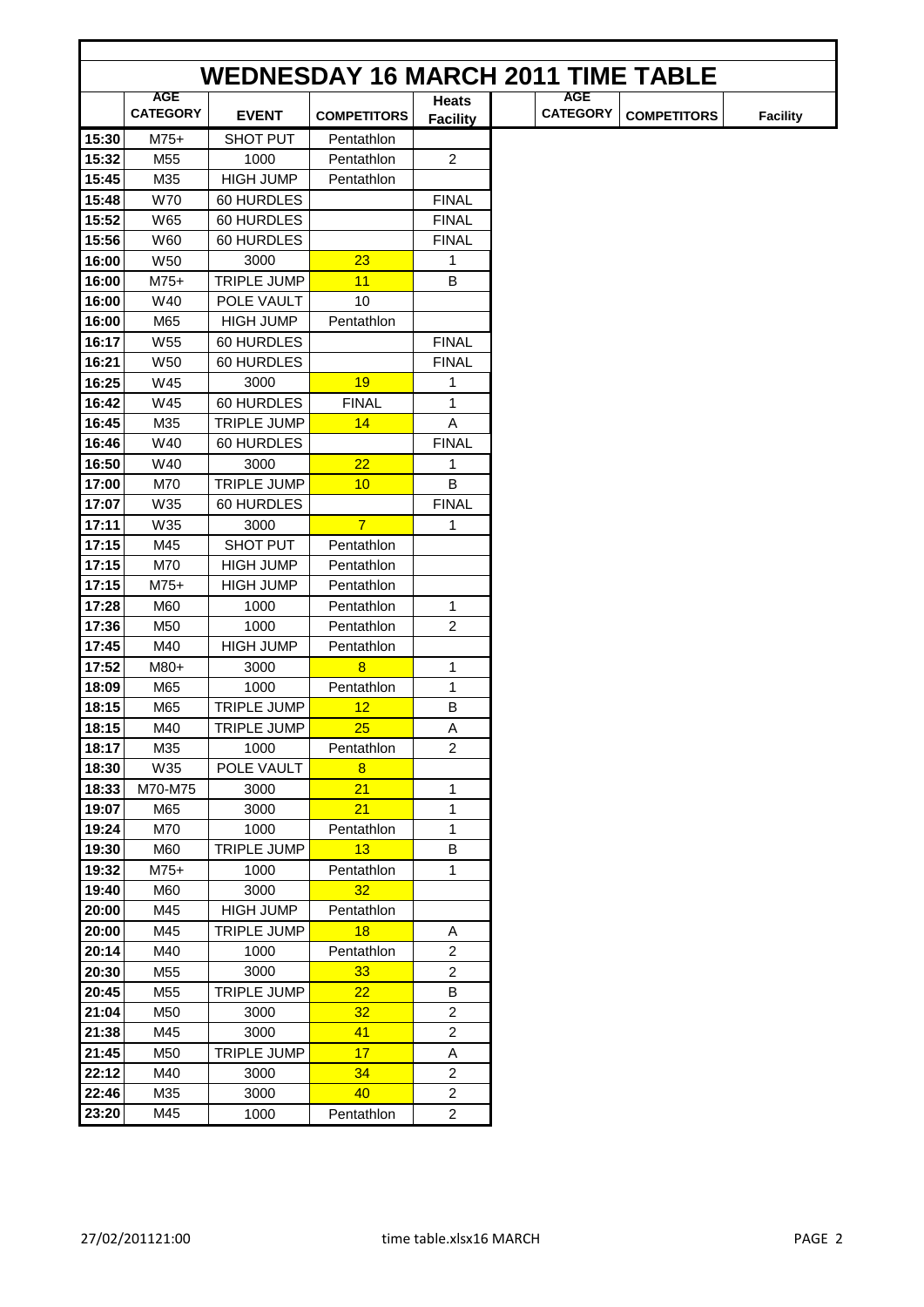|       |                               |                    | <b>THURSDAY 17 MARCH 2011 TIME TABLE</b> |                      |       |                               |                     |                       |
|-------|-------------------------------|--------------------|------------------------------------------|----------------------|-------|-------------------------------|---------------------|-----------------------|
|       | <b>AGE</b><br><b>CATEGORY</b> | <b>EVENT</b>       | <b>COMPETITORS</b>                       | <b>Heats</b>         |       | <b>AGE</b><br><b>CATEGORY</b> | <b>COMPETITORS</b>  | <b>Facility</b>       |
| 8:00  | M40                           | 800                | 48                                       | <b>Facility</b><br>5 |       |                               | <b>WEIGHT THROW</b> |                       |
| 8:30  | W35                           | 60 HURDLES         | 10                                       | Pentathlon           | 9:00  | M <sub>55</sub>               | 21                  | Blaarmeersen A        |
| 8:30  | W50                           | <b>TRIPLE JUMP</b> | 15                                       | A                    | 9:00  | M60                           | 21                  | <b>Blaarmeersen B</b> |
| 8:30  | W65+                          | <b>TRIPLE JUMP</b> | $\overline{8}$                           | B                    | 11:00 | M35                           | $6\overline{6}$     | Blaarmeersen A        |
| 8:56  | W <sub>50</sub>               | 60 HURDLES         | 9                                        | Pentathlon           | 11:00 | M80                           | $\overline{5}$      | <b>Blaarmeersen B</b> |
| 9:00  | $M75+$                        | POLE VAULT         | $\overline{8}$                           |                      | 13:00 | M50                           | 20                  | <b>Blaarmeersen A</b> |
| 9:04  | M70                           | 60 HURDLES         | 17                                       | 3                    | 13:00 | M65                           | 21                  | <b>Blaarmeersen B</b> |
| 9:16  | M45                           | 800                | 59                                       | 6                    | 14:30 | M70                           | 14                  | Blaarmeersen A        |
| 9:30  | W35                           | <b>HIGH JUMP</b>   | Pentathlon                               | A                    | 14:30 | M45                           | 20                  | <b>Blaarmeersen B</b> |
| 9:52  | W <sub>55</sub>               | 60 HURDLES         | $\overline{7}$                           | Pentathlon           | 16:00 | $M85+$                        | $\overline{4}$      | Blaarmeersen A        |
| 9:56  | M50                           | 800                | 46                                       | 5                    | 16:30 | M75                           | $\overline{5}$      | Blaarmeersen B        |
| 10:00 | W50                           | <b>HIGH JUMP</b>   | Pentathlon                               | B                    | 17:00 | M40                           | 20                  | Blaarmeersen A        |
|       |                               |                    |                                          |                      |       |                               |                     |                       |
| 10:00 | W35                           | <b>TRIPLE JUMP</b> | 5                                        | Α<br>B               |       |                               | <b>DISCUS THROW</b> |                       |
| 10:00 | W60                           | <b>TRIPLE JUMP</b> | 8                                        |                      |       |                               |                     |                       |
| 10:26 | W40                           | 60 HURDLES         | 18                                       | Pentathlon           | 8:30  | W50                           | 19                  | Blaarmeersen          |
| 10:38 | M65                           | 60 HURDLES         | 9                                        | 2                    | 10:00 | W65                           | 10                  | <b>Blaarmeersen</b>   |
| 10:46 | M60                           | 60 HURDLES         | 20                                       | 3                    | 11:00 | W40                           | 19                  | <b>Blaarmeersen</b>   |
| 10:58 | M60                           | 800                | 31                                       | 4                    | 12:30 | W60                           | 10                  | Blaarmeersen          |
| 11:00 | W40                           | <b>TRIPLE JUMP</b> | 9                                        | A                    | 13:30 | W45                           | 17                  | Blaarmeersen          |
| 11:22 | M55                           | 60 HURDLES         | 18                                       | 3                    | 15:00 | W70-W75                       | 11                  | Blaarmeersen          |
| 11:30 | W35                           | SHOT PUT           | Pentathlon                               | Α                    | 16:00 | W <sub>55</sub>               | 14                  | <b>Blaarmeersen</b>   |
| 11:30 | W <sub>55</sub>               | <b>TRIPLE JUMP</b> | 5                                        | B                    | 17:15 | W80+                          | 6                   | Blaarmeersen          |
| 11:30 | M70                           | POLE VAULT         | 15                                       |                      | 18:00 | W35                           | $\overline{7}$      | Blaarmeersen          |
| 11:34 | M50                           | 60 HURDLES         | 25                                       | 4                    |       |                               |                     |                       |
| 11:50 | M80                           | 200                | $\overline{8}$                           | $\overline{2}$       |       |                               |                     |                       |
| 11:56 | M75                           | 200                | 16                                       | 3                    |       |                               |                     |                       |
| 12:00 | W55                           | <b>HIGH JUMP</b>   | Pentathlon                               | B                    |       |                               |                     |                       |
| 12:00 | W50                           | <b>SHOT PUT</b>    | Pentathlon                               | B                    |       |                               |                     |                       |
| 12:00 | W45                           | <b>TRIPLE JUMP</b> | 10                                       | Α                    |       |                               |                     |                       |
| 12:00 | W40                           | <b>HIGH JUMP</b>   | Pentathlon                               | A                    |       |                               |                     |                       |
| 12:05 | M45                           | 60 HURDLES         | 26                                       | 4                    |       |                               |                     |                       |
| 12:21 | M40                           | 60 HURDLES         | 16                                       | 2                    |       |                               |                     |                       |
| 12:29 | M35                           | 60 HURDLES         | 15                                       | $\overline{a}$       |       |                               |                     |                       |
| 12:37 | M70                           | 200                | <b>SEMI FINALS</b>                       | $\overline{2}$       |       |                               |                     |                       |
| 12:43 | W45                           | 60 HURDLES         | 16                                       | Pentathlon           |       |                               |                     |                       |
| 12:51 | M65                           | 200                | <b>SEMI FINALS</b>                       | $\overline{2}$       |       |                               |                     |                       |
| 12:57 | W60                           | 60 HURDLES         | $\overline{7}$                           | Pentathlon           |       |                               |                     |                       |
| 13:01 | W65+                          | 60 HURDLES         | 6                                        | Pentathlon           |       |                               |                     |                       |
| 13:05 | M60                           | 200                | <b>SEMI FINALS</b>                       | 3                    |       |                               |                     |                       |
| 13:11 | M55                           | 200                | <b>SEMI FINALS</b>                       | 3                    |       |                               |                     |                       |
| 13:17 | M50                           | 200                | <b>SEMI FINALS</b>                       | 3                    |       |                               |                     |                       |
| 13:26 | M45                           | 200                | <b>SEMI FINALS</b>                       | 3                    |       |                               |                     |                       |
| 13:30 | W <sub>50</sub>               | LONG JUMP          | Pentathlon                               | В                    |       |                               |                     |                       |
| 13:30 | W35                           | LONG JUMP          | Pentathlon                               | Α                    |       |                               |                     |                       |
| 13:35 | M40                           | 200                | <b>SEMI FINALS</b>                       | 3                    |       |                               |                     |                       |
| 13:44 | M35                           | 200                | <b>SEMI FINALS</b>                       | 2                    |       |                               |                     |                       |
| 13:56 | <b>W70</b>                    | 200                | 10                                       | $\overline{a}$       |       |                               |                     |                       |
| 14:02 | W65                           | 200                | 18                                       | 3                    |       |                               |                     |                       |
| 14:11 | W60                           | 200                | <b>SEMI FINALS</b>                       | $\overline{a}$       |       |                               |                     |                       |
| 14:17 | W55                           | 200                | <b>SEMI FINALS</b>                       | $\overline{a}$       |       |                               |                     |                       |
| 14:23 | W50                           | 200                | <b>SEMI FINALS</b>                       | $\overline{a}$       |       |                               |                     |                       |
| 14:29 | W45                           | 200                | <b>SEMI FINALS</b>                       | $\overline{a}$       |       |                               |                     |                       |
| 14;30 | W55                           | SHOT PUT           | Pentathlon                               | В                    |       |                               |                     |                       |
| 14:30 | W45                           | <b>HIGH JUMP</b>   | Pentathlon                               | A                    |       |                               |                     |                       |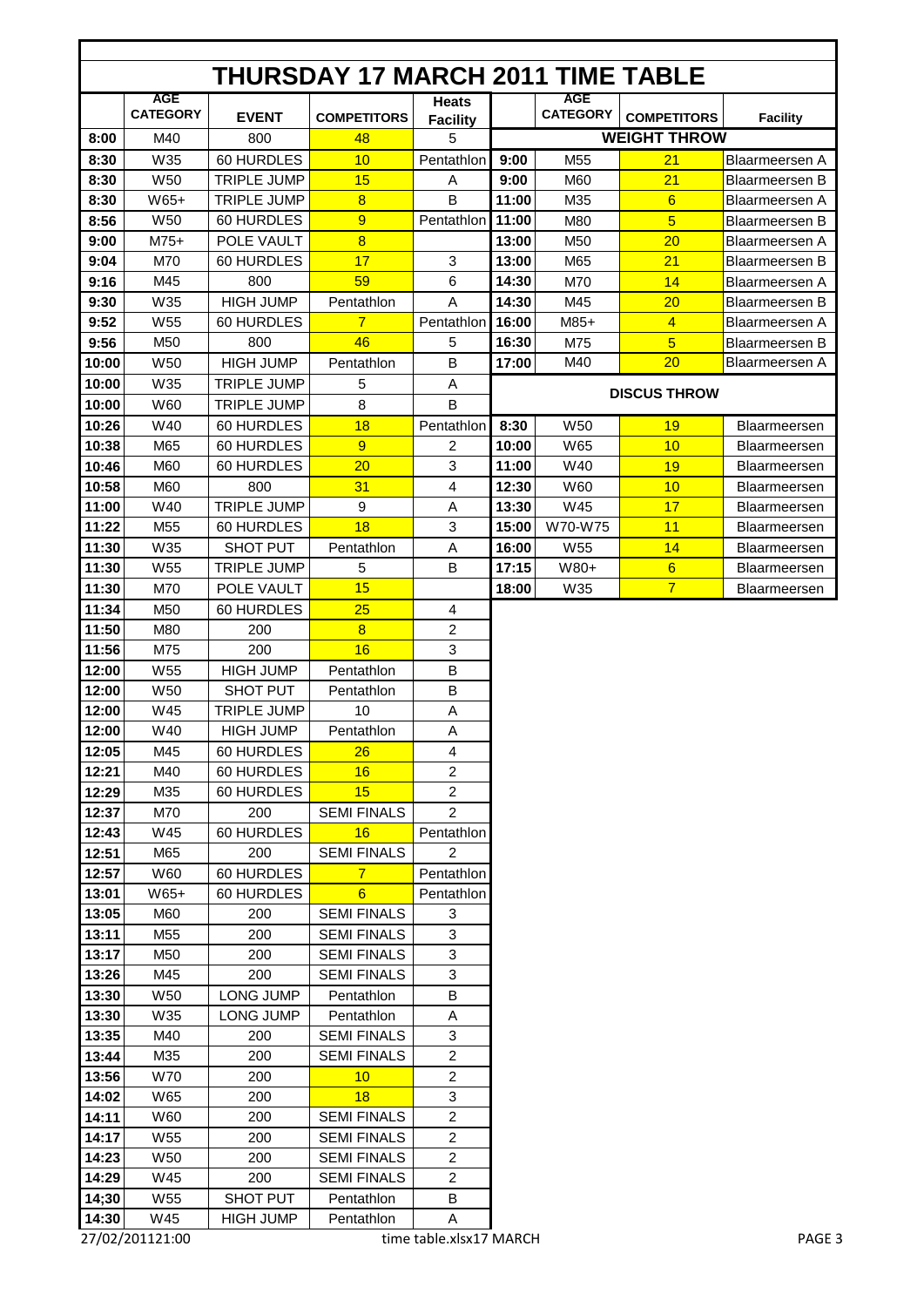|                | <b>THURSDAY 17 MARCH 2011 TIME TABLE</b> |                                     |                    |                                 |  |                 |                    |                 |  |  |  |
|----------------|------------------------------------------|-------------------------------------|--------------------|---------------------------------|--|-----------------|--------------------|-----------------|--|--|--|
|                | <b>AGE</b>                               |                                     |                    |                                 |  | <b>AGE</b>      |                    |                 |  |  |  |
|                | <b>CATEGORY</b>                          | <b>EVENT</b>                        | <b>COMPETITORS</b> | <b>Heats</b><br><b>Facility</b> |  | <b>CATEGORY</b> | <b>COMPETITORS</b> | <b>Facility</b> |  |  |  |
| 14:30          | W40                                      | <b>SHOT PUT</b>                     | Pentathlon         | Α                               |  |                 |                    |                 |  |  |  |
| 14:35          | W40                                      | 200                                 | <b>SEMI FINALS</b> | $\overline{2}$                  |  |                 |                    |                 |  |  |  |
| 14:41          | W35                                      | 200                                 | <b>SEMI FINALS</b> | $\overline{2}$                  |  |                 |                    |                 |  |  |  |
|                |                                          | 3000                                |                    |                                 |  |                 |                    |                 |  |  |  |
|                | M35-M45                                  | <b>RACE</b>                         | 36                 | 1                               |  |                 |                    |                 |  |  |  |
| 14:47          |                                          | <b>WALKING</b>                      |                    |                                 |  |                 |                    |                 |  |  |  |
| 15:00          | W60                                      | <b>HIGH JUMP</b>                    | Pentathlon         | B                               |  |                 |                    |                 |  |  |  |
| 15:00          | $W65+$                                   | <b>HIGH JUMP</b>                    | Pentathlon         | $\mathbf C$                     |  |                 |                    |                 |  |  |  |
|                | M50-M55                                  | 3000<br><b>RACE</b>                 | 33                 | 1                               |  |                 |                    |                 |  |  |  |
| 15:12          |                                          | <b>WALKING</b>                      |                    |                                 |  |                 |                    |                 |  |  |  |
| 15:30          | M65                                      | POLE VAULT                          | 13                 |                                 |  |                 |                    |                 |  |  |  |
| 15:37          | W35                                      | 800                                 | Pentathlon         | 1                               |  |                 |                    |                 |  |  |  |
| 15:43          | <b>W50</b>                               | 800                                 | Pentathlon         | 1                               |  |                 |                    |                 |  |  |  |
|                |                                          | 3000                                |                    |                                 |  |                 |                    |                 |  |  |  |
|                | M60                                      | <b>RACE</b>                         | 28                 | 1                               |  |                 |                    |                 |  |  |  |
| 15:49          |                                          | <b>WALKING</b>                      |                    |                                 |  |                 |                    |                 |  |  |  |
|                |                                          | 3000                                |                    |                                 |  |                 |                    |                 |  |  |  |
|                | M65                                      | <b>RACE</b>                         | 26                 | 1                               |  |                 |                    |                 |  |  |  |
| 16:14<br>16:30 | W45                                      | <b>WALKING</b><br><b>SHOT PUT</b>   | Pentathlon         | A                               |  |                 |                    |                 |  |  |  |
|                |                                          |                                     | Pentathlon         | $\sf B$                         |  |                 |                    |                 |  |  |  |
| 16:30<br>16:30 | W60+<br>W40                              | <b>SHOT PUT</b><br><b>LONG JUMP</b> | Pentathlon         |                                 |  |                 |                    |                 |  |  |  |
| 16:30          | W <sub>55</sub>                          | LONG JUMP                           | Pentathlon         | Α<br>B                          |  |                 |                    |                 |  |  |  |
|                |                                          | 3000                                |                    |                                 |  |                 |                    |                 |  |  |  |
|                | $M70+$                                   | <b>RACE</b>                         | 35                 | 1                               |  |                 |                    |                 |  |  |  |
| 16:44          |                                          | <b>WALKING</b>                      |                    |                                 |  |                 |                    |                 |  |  |  |
|                |                                          | 3000                                |                    |                                 |  |                 |                    |                 |  |  |  |
|                | W35-W50                                  | <b>RACE</b>                         | 35                 | 1                               |  |                 |                    |                 |  |  |  |
| 17:14          |                                          | <b>WALKING</b><br>3000              |                    |                                 |  |                 |                    |                 |  |  |  |
|                | W55-W60                                  | <b>RACE</b>                         | 26                 | 1                               |  |                 |                    |                 |  |  |  |
| 17:44          |                                          | WALKING                             |                    |                                 |  |                 |                    |                 |  |  |  |
|                |                                          | 3000                                |                    |                                 |  |                 |                    |                 |  |  |  |
|                | $W65+$                                   | <b>RACE</b>                         | 22                 | 1                               |  |                 |                    |                 |  |  |  |
| 18:14          |                                          | <b>WALKING</b>                      |                    |                                 |  |                 |                    |                 |  |  |  |
| 18:30          | W45                                      | LONG JUMP                           | Pentathlon         | Α                               |  |                 |                    |                 |  |  |  |
| 18:30          | W60+                                     | LONG JUMP                           | Pentathlon         | B                               |  |                 |                    |                 |  |  |  |
| 18:30          | M60                                      | POLE VAULT                          | 16                 |                                 |  |                 |                    |                 |  |  |  |
| 18:44          | W55                                      | 800                                 | Pentathlon         | 1                               |  |                 |                    |                 |  |  |  |
| 18:50          | W40                                      | 800                                 | Pentathlon         | 1                               |  |                 |                    |                 |  |  |  |
| 18:56          | M90+                                     | 200                                 |                    | <b>FINAL</b>                    |  |                 |                    |                 |  |  |  |
| 18:58          | M85                                      | 200                                 |                    | <b>FINAL</b>                    |  |                 |                    |                 |  |  |  |
| 19:00          | W80+                                     | 200                                 |                    | <b>FINAL</b>                    |  |                 |                    |                 |  |  |  |
| 19:02          | M80                                      | 200                                 |                    | <b>FINAL</b><br><b>FINAL</b>    |  |                 |                    |                 |  |  |  |
| 19:05          | W75                                      | 200                                 |                    |                                 |  |                 |                    |                 |  |  |  |
| 19:08          | M75                                      | 200                                 |                    | <b>FINAL</b>                    |  |                 |                    |                 |  |  |  |
| 19:11<br>19:14 | <b>W70</b><br>M70                        | 200<br>200                          |                    | <b>FINAL</b><br><b>FINAL</b>    |  |                 |                    |                 |  |  |  |
| 19:17          | W65                                      | 200                                 |                    | <b>FINAL</b>                    |  |                 |                    |                 |  |  |  |
| 19:20          | M65                                      | 200                                 |                    | <b>FINAL</b>                    |  |                 |                    |                 |  |  |  |
| 19:23          | W60                                      | 200                                 |                    | <b>FINAL</b>                    |  |                 |                    |                 |  |  |  |
| 19:26          | M60                                      | 200                                 |                    | <b>FINAL</b>                    |  |                 |                    |                 |  |  |  |
| 19:29          | W <sub>55</sub>                          | 200                                 |                    | <b>FINAL</b>                    |  |                 |                    |                 |  |  |  |
| 19:32          | M55                                      | 200                                 |                    | <b>FINAL</b>                    |  |                 |                    |                 |  |  |  |
| 19:35          | W50                                      | 200                                 |                    | <b>FINAL</b>                    |  |                 |                    |                 |  |  |  |
| 19:38          | M50                                      | 200                                 |                    | <b>FINAL</b>                    |  |                 |                    |                 |  |  |  |
| 19:41          | W45                                      | 200                                 |                    | <b>FINAL</b>                    |  |                 |                    |                 |  |  |  |
|                | 27/02/201121:00                          |                                     |                    | time table.xlsx17 MARCH         |  |                 |                    | PAGE 4          |  |  |  |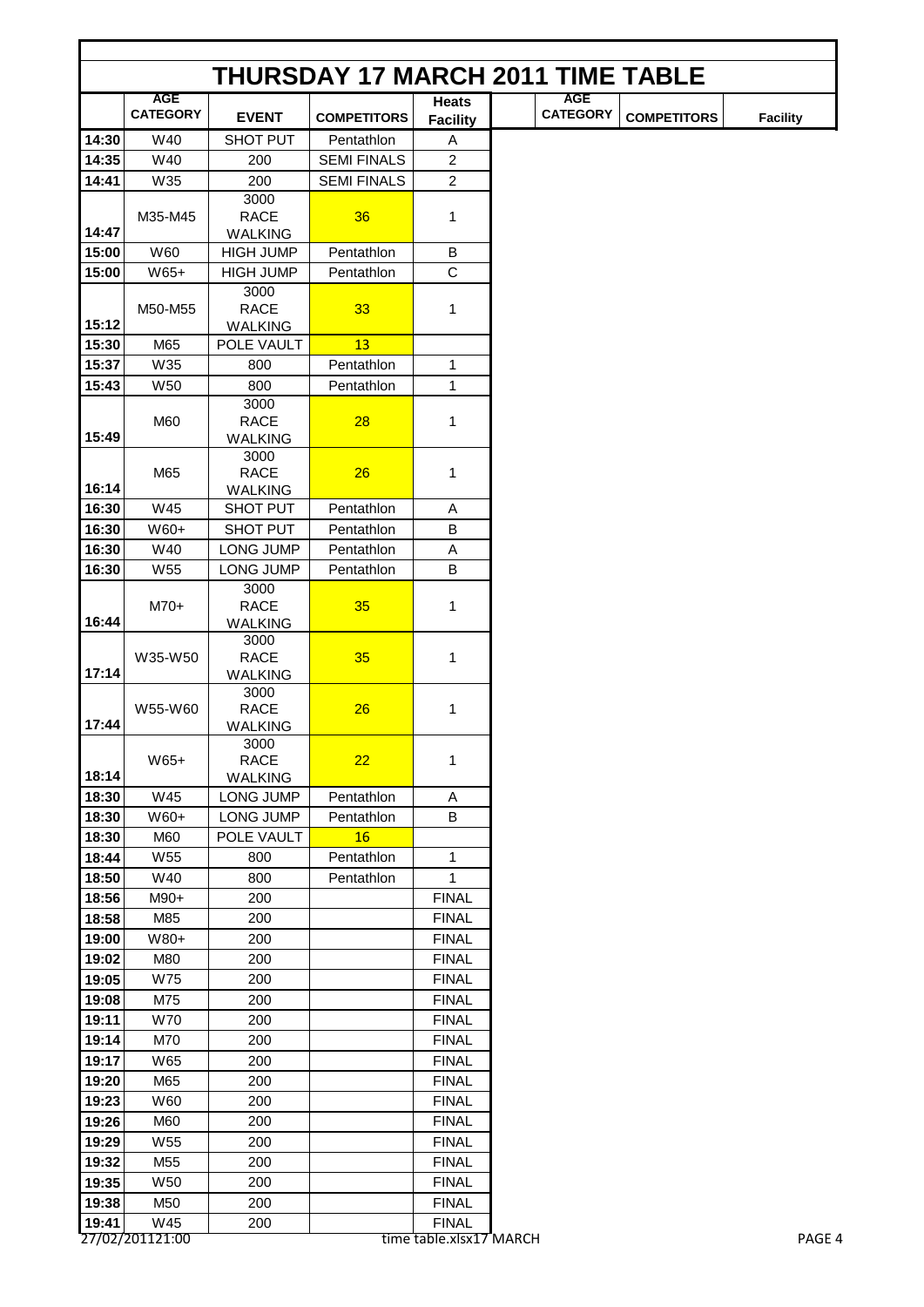|       |                               |              | <b>THURSDAY 17 MARCH 2011 TIME TABLE</b> |                                 |                               |                    |                 |
|-------|-------------------------------|--------------|------------------------------------------|---------------------------------|-------------------------------|--------------------|-----------------|
|       | <b>AGE</b><br><b>CATEGORY</b> | <b>EVENT</b> | <b>COMPETITORS</b>                       | <b>Heats</b><br><b>Facility</b> | <b>AGE</b><br><b>CATEGORY</b> | <b>COMPETITORS</b> | <b>Facility</b> |
| 19:44 | M45                           | 200          |                                          | <b>FINAL</b>                    |                               |                    |                 |
| 19:47 | W40                           | 200          |                                          | <b>FINAL</b>                    |                               |                    |                 |
| 19:50 | M40                           | 200          |                                          | <b>FINAL</b>                    |                               |                    |                 |
| 19:53 | W35                           | 200          |                                          | <b>FINAL</b>                    |                               |                    |                 |
| 19:56 | M35                           | 200          |                                          | <b>FINAL</b>                    |                               |                    |                 |
| 19:59 | W60+                          | 800          | Pentathlon                               | 1                               |                               |                    |                 |
| 20:05 | $M85+$                        | 60 HURDLES   |                                          | <b>FINAL</b>                    |                               |                    |                 |
| 20:09 | M80                           | 60 HURDLES   |                                          | <b>FINAL</b>                    |                               |                    |                 |
| 20:13 | M75                           | 60 HURDLES   |                                          | <b>FINAL</b>                    |                               |                    |                 |
| 20:17 | M70                           | 60 HURDLES   |                                          | <b>FINAL</b>                    |                               |                    |                 |
| 20:21 | W45                           | 800          | Pentathlon                               | 1                               |                               |                    |                 |
| 20:27 | M70                           | 800          | 20                                       | 2                               |                               |                    |                 |
| 20:39 | M65                           | 60 HURDLES   |                                          | <b>FINAL</b>                    |                               |                    |                 |
| 20:43 | M60                           | 60 HURDLES   |                                          | <b>FINAL</b>                    |                               |                    |                 |
| 20:47 | M65                           | 800          | 21                                       | $\overline{c}$                  |                               |                    |                 |
| 20:59 | M60                           | 800          | <b>SEMI FINALS</b>                       | $\overline{2}$                  |                               |                    |                 |
| 21:11 | M55                           | 60 HURDLES   |                                          | <b>FINAL</b>                    |                               |                    |                 |
| 21:15 | M50                           | 60 HURDLES   |                                          | <b>FINAL</b>                    |                               |                    |                 |
| 21:19 | M55                           | 800          | 29                                       | 3                               |                               |                    |                 |
| 21:37 | M50                           | 800          | <b>SEMI FINALS</b>                       | 3                               |                               |                    |                 |
| 21:55 | M45                           | 60 HURDLES   |                                          | <b>FINAL</b>                    |                               |                    |                 |
| 21:59 | M40                           | 60 HURDLES   |                                          | <b>FINAL</b>                    |                               |                    |                 |
| 22:03 | M35                           | 60 HURDLES   |                                          | <b>FINAL</b>                    |                               |                    |                 |
| 22:07 | M45                           | 800          | <b>SEMI FINALS</b>                       | 3                               |                               |                    |                 |
| 22:25 | M40                           | 800          | <b>SEMI FINALS</b>                       | 3                               |                               |                    |                 |
| 22:43 | M35                           | 800          | 30 <sub>o</sub>                          | 3                               |                               |                    |                 |
| 22:55 | W35                           | 800          | 16                                       | $\overline{2}$                  |                               |                    |                 |
| 23:07 | W40                           | 800          | 28                                       | $\mathbf{3}$                    |                               |                    |                 |
| 23:25 | W45                           | 800          | 23                                       | 3                               |                               |                    |                 |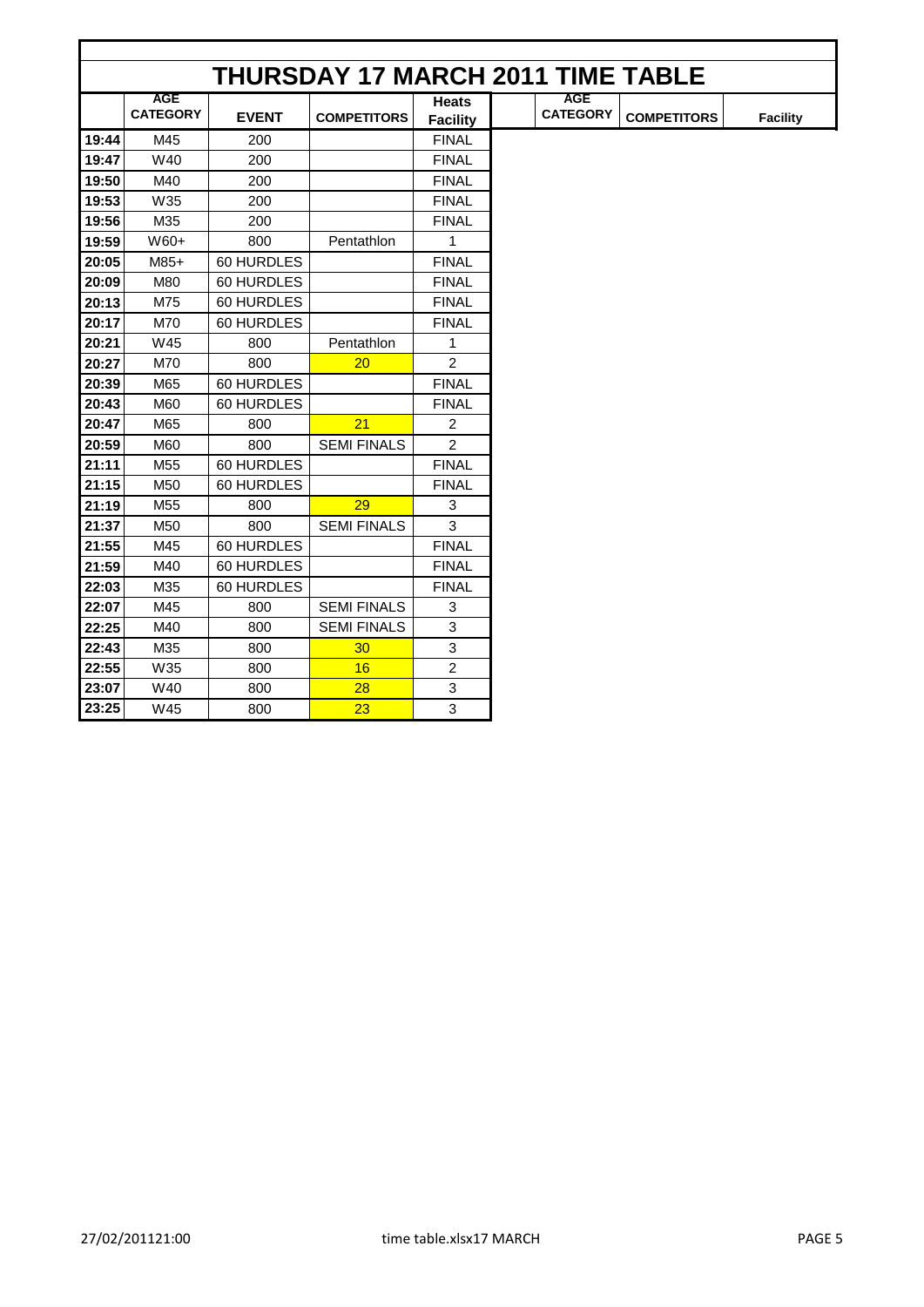|                |                   |                       | <b>FRIDAY 18 MARCH 2011 TIME TABLE</b> |                 |       |                 |                     |                      |
|----------------|-------------------|-----------------------|----------------------------------------|-----------------|-------|-----------------|---------------------|----------------------|
|                | <b>AGE</b>        |                       |                                        | <b>Heats</b>    |       | <b>AGE</b>      |                     |                      |
|                | <b>CATEGORY</b>   | <b>EVENT</b>          | <b>COMPETITORS</b>                     | <b>Facility</b> |       | <b>CATEGORY</b> | <b>COMPETITORS</b>  | <b>Facility</b>      |
|                |                   |                       |                                        |                 |       |                 | <b>DISCUS THROW</b> |                      |
| 8:30           | M45               | <b>LONG JUMP</b>      | 41                                     | A               | 8:30  | M40             | 21                  | <b>Blaarmeersen</b>  |
| 8:30           | M60               | <b>LONG JUMP</b>      | 28                                     | B               | 10:00 | M75             | $\overline{5}$      | Blaarmeersen         |
| 8:30           | M45               | POLE VAULT            | 24                                     |                 | 10:45 | M45             | 17                  | Blaarmeersen         |
| 8:30           | M35               | 400                   | 39                                     | $\overline{7}$  | 12:30 | $M80+$          | 6                   | Blaarmeersen         |
| 9:00           | W35-40            | <b>HIGH JUMP</b>      | 11                                     | Α               | 13:30 | M65             | 22                  | Blaarmeersen         |
| 9:00           | W45               | <b>HIGH JUMP</b>      | 13                                     | В               | 15:00 | M35             | 15                  | Blaarmeersen         |
| 9:05           | M40               | 400                   | 51                                     | 9               | 16:30 | M70             | 14                  | Blaarmeersen         |
| 9:50           | M45               | 400                   | 67                                     | 12              |       |                 |                     |                      |
| 10:30          | M70               | <b>LONG JUMP</b>      | 24                                     | В               | 9:00  | M <sub>55</sub> | 13                  | <b>Emmanuel Hiel</b> |
| 10:50          | M50               | 400                   | 46                                     | 8               | 10:30 | M50             | 20                  | <b>Emmanuel Hiel</b> |
| 11:00          | W50-W55           | <b>HIGH JUMP</b>      | 20                                     | A               | 14:00 | M60             | 33                  | <b>Emmanuel Hiel</b> |
| 11:00          | W60-W65           | <b>HIGH JUMP</b>      | 16                                     | в               |       |                 |                     |                      |
| 11:00          | $W70+$            | <b>HIGH JUMP</b>      | 13                                     | C               |       |                 |                     |                      |
| 11:00          | W65               | SHOT PUT              | 10                                     | B               |       |                 |                     |                      |
| 11:00          | W45               | SHOT PUT              | 19                                     | A               |       |                 |                     |                      |
| 11:30          | M40               | LONG JUMP             | 30                                     | Α               |       |                 |                     |                      |
| 11:30          | M40               | POLE VAULT            | 19                                     |                 |       |                 |                     |                      |
| 11:30          | M55               | 400                   | 34                                     | 6               |       |                 |                     |                      |
| 12:00          | M60               | 400                   | 27                                     | 5               |       |                 |                     |                      |
| 12:15          | W40               | SHOT PUT              | 12                                     | A               |       |                 |                     |                      |
| 12:15          | W40               | SHOT PUT              | 12                                     | B               |       |                 |                     |                      |
| 12:25          | W40               | 400                   | 22                                     | $\overline{4}$  |       |                 |                     |                      |
| 12:45          | W45               | 400                   | 30                                     | 5               |       |                 |                     |                      |
| 13:10          | <b>W50</b>        | 400                   | 19                                     | $\overline{4}$  |       |                 |                     |                      |
| 13:30          | W45               | SHOT PUT              | 19                                     | Α               |       |                 |                     |                      |
| 13:30<br>13:30 | M70<br><b>W50</b> | 60<br><b>SHOT PUT</b> | 31                                     | $\overline{4}$  |       |                 |                     |                      |
| 13:30          | W <sub>50</sub>   | <b>SHOT PUT</b>       | 13<br>13                               | Α<br>В          |       |                 |                     |                      |
| 13:42          | M65               | 60                    | 25                                     | $\overline{4}$  |       |                 |                     |                      |
| 13:45          | M35               | LONG JUMP             | 29                                     | Α               |       |                 |                     |                      |
| 13:54          | M60               | 60                    | 42                                     | 6               |       |                 |                     |                      |
| 14:12          | M55               | 60                    | 45                                     | 6               |       |                 |                     |                      |
| 14:15          | M50               | POLE VAULT            | 19                                     |                 |       |                 |                     |                      |
| 14:30          | W50               | 60                    | 32                                     | 4               |       |                 |                     |                      |
| 14:30          | M65               | LONG JUMP             | 22                                     | В               |       |                 |                     |                      |
| 14:42          | M50               | 60                    | 60                                     | 8               |       |                 |                     |                      |
| 15:00          | W55               | SHOT PUT              | 16                                     | Α               |       |                 |                     |                      |
| 15:00          | W60               | SHOT PUT              | 10                                     | В               |       |                 |                     |                      |
| 15:06          | W45               | 60                    | 34                                     | 5               |       |                 |                     |                      |
| 15:21          | M45               | 60                    | 96                                     | 12              |       |                 |                     |                      |
| 15:57          | W40               | 60                    | 30 <sub>2</sub>                        | 4               |       |                 |                     |                      |
| 16:00          | M50               | LONG JUMP             | 27                                     | A               |       |                 |                     |                      |
| 16:09          | M40               | 60                    | 71                                     | 9               |       |                 |                     |                      |
| 16:30          | M75               | LONG JUMP             | 13                                     | В               |       |                 |                     |                      |
| 16:30          | W75               | SHOT PUT              | $\overline{7}$                         | Α               |       |                 |                     |                      |
| 16:30          | W70               | SHOT PUT              | $\overline{7}$                         | В               |       |                 |                     |                      |
| 16:36          | M35               | 60                    | 59                                     | 8               |       |                 |                     |                      |
| 17:00          | M80+              | 800                   |                                        | <b>FINAL</b>    |       |                 |                     |                      |
| 17:00          | M55               | POLE VAULT            | 15                                     |                 |       |                 |                     |                      |
| 17:06          | W75               | 800                   |                                        | <b>FINAL</b>    |       |                 |                     |                      |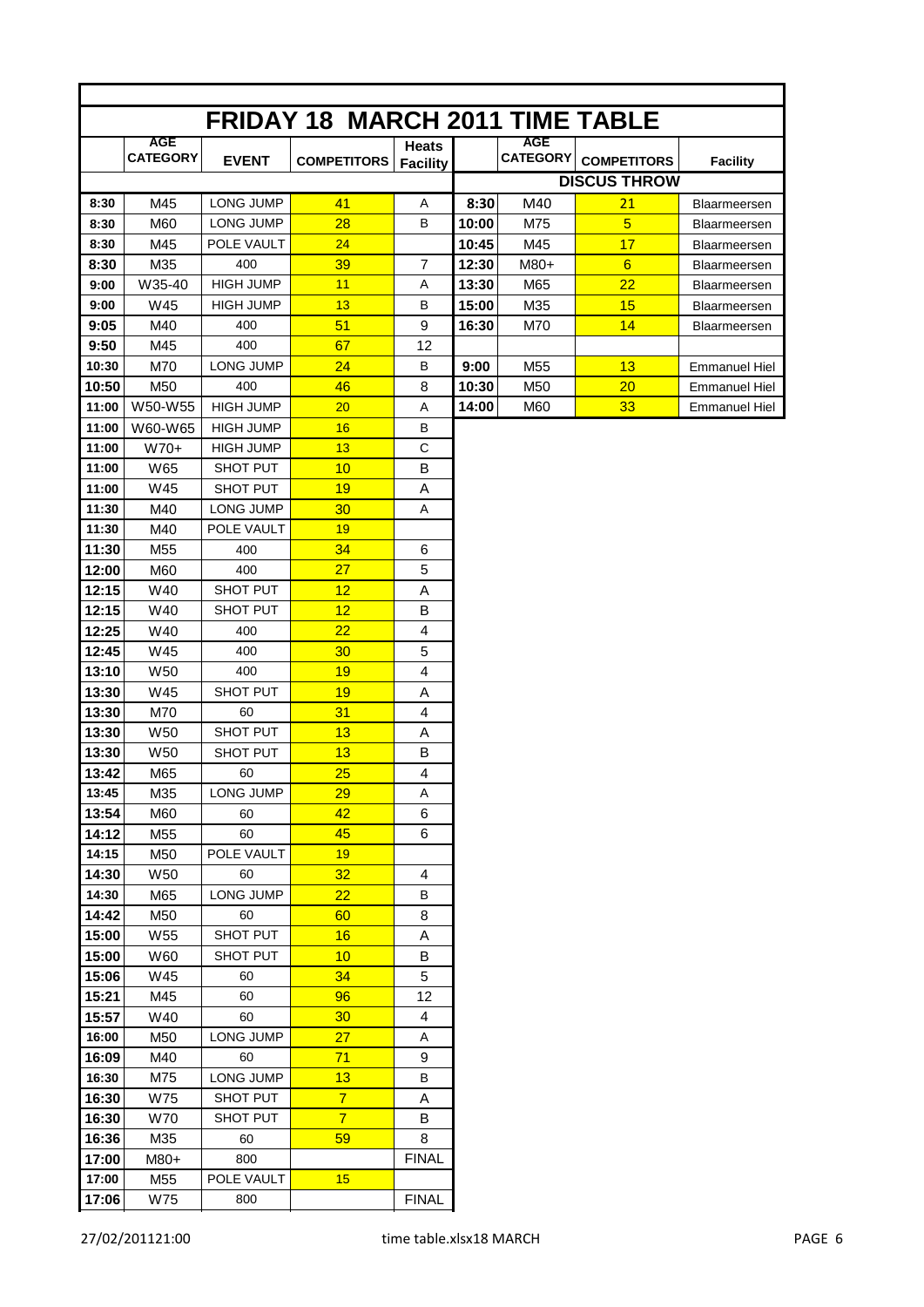|       |                               |                  | <b>FRIDAY 18 MARCH 2011 TIME TABLE</b> |                         |                               |                    |                 |
|-------|-------------------------------|------------------|----------------------------------------|-------------------------|-------------------------------|--------------------|-----------------|
|       | <b>AGE</b><br><b>CATEGORY</b> | <b>EVENT</b>     | <b>COMPETITORS</b>                     | <b>Heats</b>            | <b>AGE</b><br><b>CATEGORY</b> | <b>COMPETITORS</b> | <b>Facility</b> |
|       |                               |                  |                                        | <b>Facility</b>         |                               |                    |                 |
| 17:12 | M75                           | 800              |                                        | <b>FINAL</b>            |                               |                    |                 |
| 17:18 | <b>W70</b>                    | 800              |                                        | <b>FINAL</b>            |                               |                    |                 |
| 17:24 | M70                           | 800              |                                        | <b>FINAL</b>            |                               |                    |                 |
| 17:29 | W65                           | 800              |                                        | <b>FINAL</b>            |                               |                    |                 |
| 17:34 | M65                           | 800              |                                        | <b>FINAL</b>            |                               |                    |                 |
| 17:39 | W60                           | 800              |                                        | FINAL                   |                               |                    |                 |
| 17:44 | M60                           | 800              |                                        | <b>FINAL</b>            |                               |                    |                 |
| 17:49 | W <sub>55</sub>               | 800              |                                        | <b>FINAL</b>            |                               |                    |                 |
| 17:54 | M <sub>55</sub>               | 800              |                                        | <b>FINAL</b>            |                               |                    |                 |
| 18:00 | W <sub>50</sub>               | 800              |                                        | <b>FINAL</b>            |                               |                    |                 |
| 18:00 | M55                           | <b>LONG JUMP</b> | 25                                     | Α                       |                               |                    |                 |
| 18:00 | M80+                          | <b>LONG JUMP</b> | 12                                     | B                       |                               |                    |                 |
| 18:00 | W35                           | SHOT PUT         | $\overline{7}$                         | A                       |                               |                    |                 |
| 18:00 | W80+                          | SHOT PUT         | $\overline{8}$                         | B                       |                               |                    |                 |
| 18:06 | M50                           | 800              |                                        | <b>FINAL</b>            |                               |                    |                 |
| 18:12 | W45                           | 800              |                                        | <b>FINAL</b>            |                               |                    |                 |
| 18:17 | M45                           | 800              |                                        | <b>FINAL</b>            |                               |                    |                 |
| 18:22 | W40                           | 800              |                                        | <b>FINAL</b>            |                               |                    |                 |
| 18:27 | M40                           | 800              |                                        | <b>FINAL</b>            |                               |                    |                 |
| 18:32 | W35                           | 800              |                                        | <b>FINAL</b>            |                               |                    |                 |
| 18:37 | M35                           | 800              |                                        | <b>FINAL</b>            |                               |                    |                 |
| 18:42 | M80                           | 60               | <b>SEMI FINALS</b>                     | 2                       |                               |                    |                 |
| 18:48 | M75                           | 60               | <b>SEMI FINALS</b>                     | $\overline{c}$          |                               |                    |                 |
| 18:54 | M70                           | 60               | <b>SEMI FINALS</b>                     | $\overline{c}$          |                               |                    |                 |
| 19:00 | M65                           | 60               | <b>SEMI FINALS</b>                     | $\overline{c}$          |                               |                    |                 |
| 19:06 | M60                           | 60               | <b>SEMI FINALS</b>                     | $\overline{2}$          |                               |                    |                 |
| 19:12 | M <sub>55</sub>               | 60               | <b>SEMI FINALS</b>                     | $\overline{2}$          |                               |                    |                 |
| 19:15 | M35                           | POLE VAULT       | 13                                     |                         |                               |                    |                 |
| 19:18 | M50                           | 60               | <b>SEMI FINALS</b>                     | 3                       |                               |                    |                 |
| 19:27 | M45                           | 60               | <b>SEMI FINALS</b>                     | 4                       |                               |                    |                 |
| 19:39 | M40                           | 60               | <b>SEMI FINALS</b>                     | 3                       |                               |                    |                 |
| 19:48 | M35                           | 60               | <b>SEMI FINALS</b>                     | 3                       |                               |                    |                 |
| 19:57 | $W75+$                        | 60               | <b>SEMI FINALS</b>                     | $\overline{\mathbf{c}}$ |                               |                    |                 |
| 20:03 | W70                           | 60               | <b>SEMI FINALS</b>                     | $\overline{c}$          |                               |                    |                 |
| 20:09 | W65                           | 60               | <b>SEMI FINALS</b>                     | $\overline{c}$          |                               |                    |                 |
| 20:15 | W60                           | 60               | <b>SEMI FINALS</b>                     | $\overline{c}$          |                               |                    |                 |
| 20:21 | W55                           | 60               | <b>SEMI FINALS</b>                     | $\overline{2}$          |                               |                    |                 |
| 20:27 | W50                           | 60               | <b>SEMI FINALS</b>                     | $\overline{c}$          |                               |                    |                 |
| 20:33 | W45                           | 60               | <b>SEMI FINALS</b>                     | $\overline{\mathbf{c}}$ |                               |                    |                 |
| 20:39 | W40                           | 60               | <b>SEMI FINALS</b>                     | $\overline{c}$          |                               |                    |                 |
| 20:45 | W35                           |                  | <b>SEMI FINALS</b>                     | $\overline{c}$          |                               |                    |                 |
|       |                               | 60               |                                        |                         |                               |                    |                 |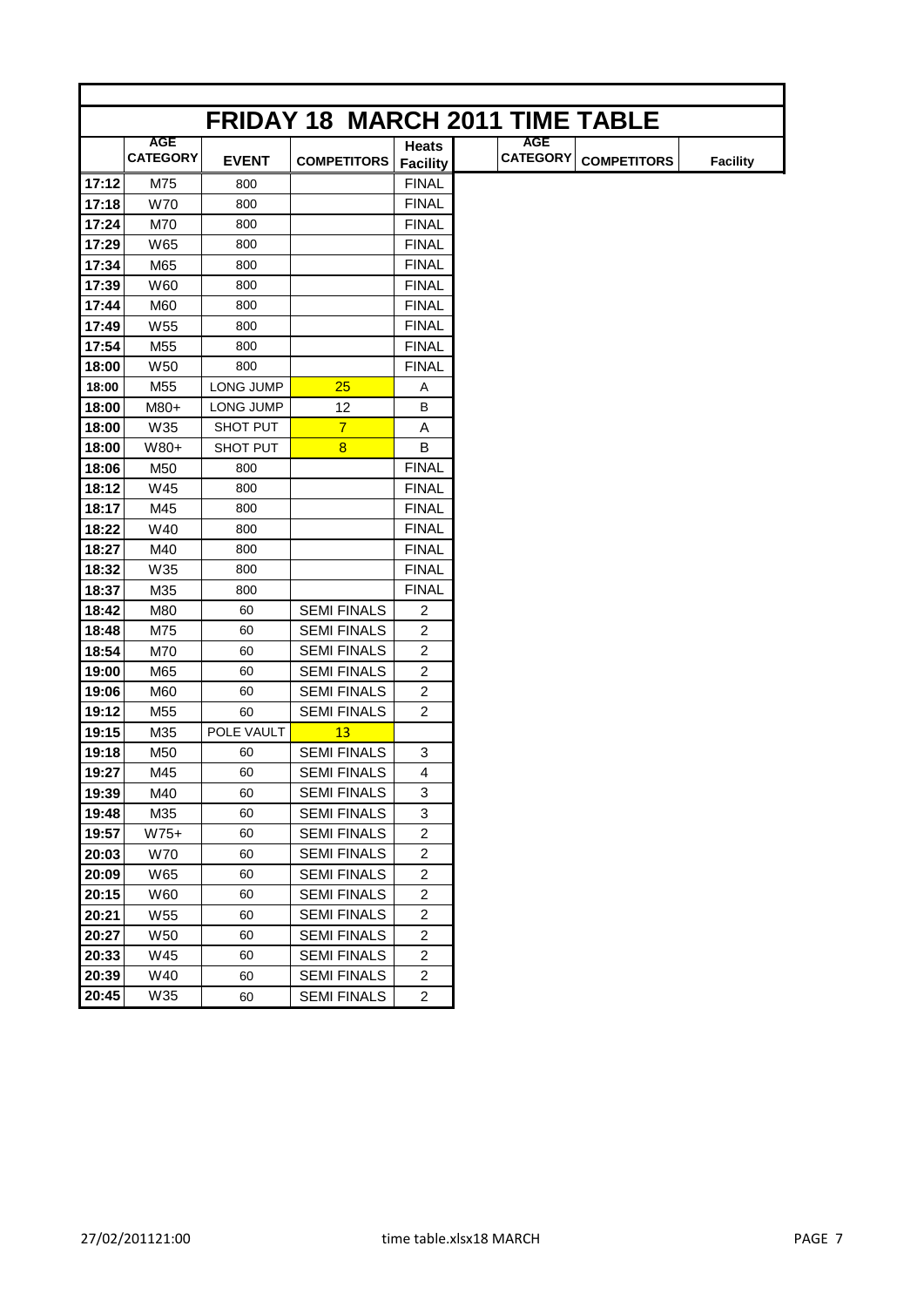|                | <b>SATURDAY 19 MARCH 2011 TIME TABLE</b> |                  |                    |                                   |       |                               |                           |                     |
|----------------|------------------------------------------|------------------|--------------------|-----------------------------------|-------|-------------------------------|---------------------------|---------------------|
|                | <b>AGE</b><br><b>CATEGORY</b>            | <b>EVENT</b>     | <b>COMPETITORS</b> | semi<br>finals<br><b>Facility</b> |       | <b>AGE</b><br><b>CATEGORY</b> | <b>COMPETITORS</b>        | <b>Facility</b>     |
|                |                                          |                  |                    |                                   |       |                               | <b>HAMMERTHROW</b>        |                     |
|                |                                          |                  |                    |                                   | 8:00  | W60                           | 18                        | Blaarmeersen        |
| 9:00           | M35                                      | 400              | <b>SEMI FINALS</b> | 3                                 | 9:30  | W80+                          | $\overline{4}$            | Blaarmeersen        |
| 9:12           | M40                                      | 400              | <b>SEMI FINALS</b> | 4                                 | 10:00 | W35                           | $6\overline{6}$           | Blaarmeersen        |
| 9:28           | M45                                      | 400              | <b>SEMI FINALS</b> | 4                                 | 10:45 | W40                           | 17                        | Blaarmeersen        |
| 9:44           | M50                                      | 400              | <b>SEMI FINALS</b> | 3                                 | 12:15 | W <sub>50</sub>               | 17                        | Blaarmeersen        |
| 9:56           | M55                                      | 400              | <b>SEMI FINALS</b> | 3                                 | 13:45 | <b>W70</b>                    | $\overline{7}$            | Blaarmeersen        |
| 10:08          | M60                                      | 400              | <b>SEMI FINALS</b> | $\overline{2}$                    | 14:30 | <b>W55</b>                    | 16                        | Blaarmeersen        |
| 10:16          | M65                                      | 400              | 14                 | 3                                 | 16:00 | W75                           | $\overline{8}$            | Blaarmeersen        |
| 10:28          | M70                                      | 400              | 16                 | 3                                 | 17:00 | W45                           | 14                        | Blaarmeersen        |
| 10:40          | M75                                      | 400              | 8                  | $\overline{2}$                    | 18:15 | W65                           | 9                         | Blaarmeersen        |
| 10:48          | W35                                      | 400              | 10                 | $\overline{c}$                    |       |                               | <b>CROSS COUNTRY 5 KM</b> |                     |
| 10:56          | W40                                      | 400              | <b>SEMI FINALS</b> | $\overline{c}$                    |       |                               |                           |                     |
| 11:00          | M50                                      | <b>HIGH JUMP</b> | 24                 | Α                                 | 12:00 | $M65+$                        | 59                        | Blaarmeersen        |
| 11:00          | M80+                                     | <b>HIGH JUMP</b> | 10                 | C                                 | 12:45 | $W55+$                        | 50                        | <b>Blaarmeersen</b> |
| 11:00          | M40                                      | SHOT PUT         | 17                 | A                                 | 13:30 | M55-M60                       | 74                        | Blaarmeersen        |
| 11:00          | M40                                      | SHOT PUT         | 17                 | В                                 | 14:15 | W45-W50                       | 54                        | Blaarmeersen        |
| 11:16          | W45                                      | 400              | <b>SEMI FINALS</b> | $\overline{c}$                    | 15:00 | M45-M50                       | 114                       | Blaarmeersen        |
| 11:26          | W <sub>50</sub>                          | 400              | <b>SEMI FINALS</b> | $\overline{2}$                    |       |                               |                           |                     |
| 11:41          | W <sub>55</sub>                          | 400              | 11                 | $\overline{c}$                    |       |                               |                           |                     |
| 11:51          | W60                                      | 400              | 9                  | $\overline{c}$                    | 15:45 | W35-W40                       | 34                        | Blaarmeersen        |
| 12:00          | W65                                      | 400              | $\overline{7}$     | $\overline{2}$                    | 16:30 | M35-M40                       | 87                        | Blaarmeersen        |
| 12:30          | M55                                      | SHOT PUT         | 15                 | Α                                 |       |                               |                           |                     |
| 12:30          | M <sub>55</sub>                          | <b>SHOT PUT</b>  | 15                 | B                                 |       |                               |                           |                     |
| 13:00          | M45                                      | <b>HIGH JUMP</b> | 24                 | Α                                 |       |                               |                           |                     |
| 13:00          | M65                                      | <b>HIGH JUMP</b> | 22                 | B                                 |       |                               |                           |                     |
| 13:00          | M75                                      | <b>HIGH JUMP</b> | 9                  | C                                 |       |                               |                           |                     |
| 14:00          | M80+                                     | <b>SHOT PUT</b>  | 10                 | Α                                 |       |                               |                           |                     |
| 14:00          | M75                                      | <b>SHOT PUT</b>  | 12                 | В                                 |       |                               |                           |                     |
| 15:00          | M40                                      | <b>HIGH JUMP</b> | 22                 | Α                                 |       |                               |                           |                     |
| 15:00          | M55                                      | <b>HIGH JUMP</b> | 18                 | В                                 |       |                               |                           |                     |
| 15:00          | M70                                      | <b>HIGH JUMP</b> | 9                  | С                                 |       |                               |                           |                     |
| 15:00          | M45                                      | SHOT PUT         | 14                 | Α                                 |       |                               |                           |                     |
| 15:00          | M45                                      | SHOT PUT         | 14                 | В                                 |       |                               |                           |                     |
| 16:30          | M60                                      | SHOT PUT         | 13                 | Α                                 |       |                               |                           |                     |
| 16:30          | M60                                      | SHOT PUT         | 12                 | В                                 |       |                               |                           |                     |
| 17:30          | M90+                                     | 60 m             |                    | <b>FINAL</b>                      |       |                               |                           |                     |
| 17:35          | M85                                      | 60 m             |                    | <b>FINAL</b>                      |       |                               |                           |                     |
| 17:40          | W80+                                     | 60 m             |                    | <b>FINAL</b>                      |       |                               |                           |                     |
| 17:45<br>17:50 | M80                                      | 60 m             |                    | <b>FINAL</b>                      |       |                               |                           |                     |
| 17:55          | W75                                      | 60 m             |                    | <b>FINAL</b>                      |       |                               |                           |                     |
| 18:00          | M75<br>M35                               | 60 m<br>SHOT PUT | 19                 | <b>FINAL</b><br>A                 |       |                               |                           |                     |
| 18:00          | M70                                      | SHOT PUT         | 15                 | B                                 |       |                               |                           |                     |
| 18:00          | <b>W70</b>                               | 60 m             |                    | <b>FINAL</b>                      |       |                               |                           |                     |
| 18:05          | M70                                      | 60 m             |                    | <b>FINAL</b>                      |       |                               |                           |                     |
| 18:10          | W65                                      | 60 m             |                    | <b>FINAL</b>                      |       |                               |                           |                     |
| 18:15          | M65                                      | 60 m             |                    | <b>FINAL</b>                      |       |                               |                           |                     |
| 18:20          | W60                                      | 60 m             |                    | <b>FINAL</b>                      |       |                               |                           |                     |
| 18:25          | M60                                      | 60 m             |                    | <b>FINAL</b>                      |       |                               |                           |                     |
|                |                                          |                  |                    |                                   |       |                               |                           |                     |

г

٦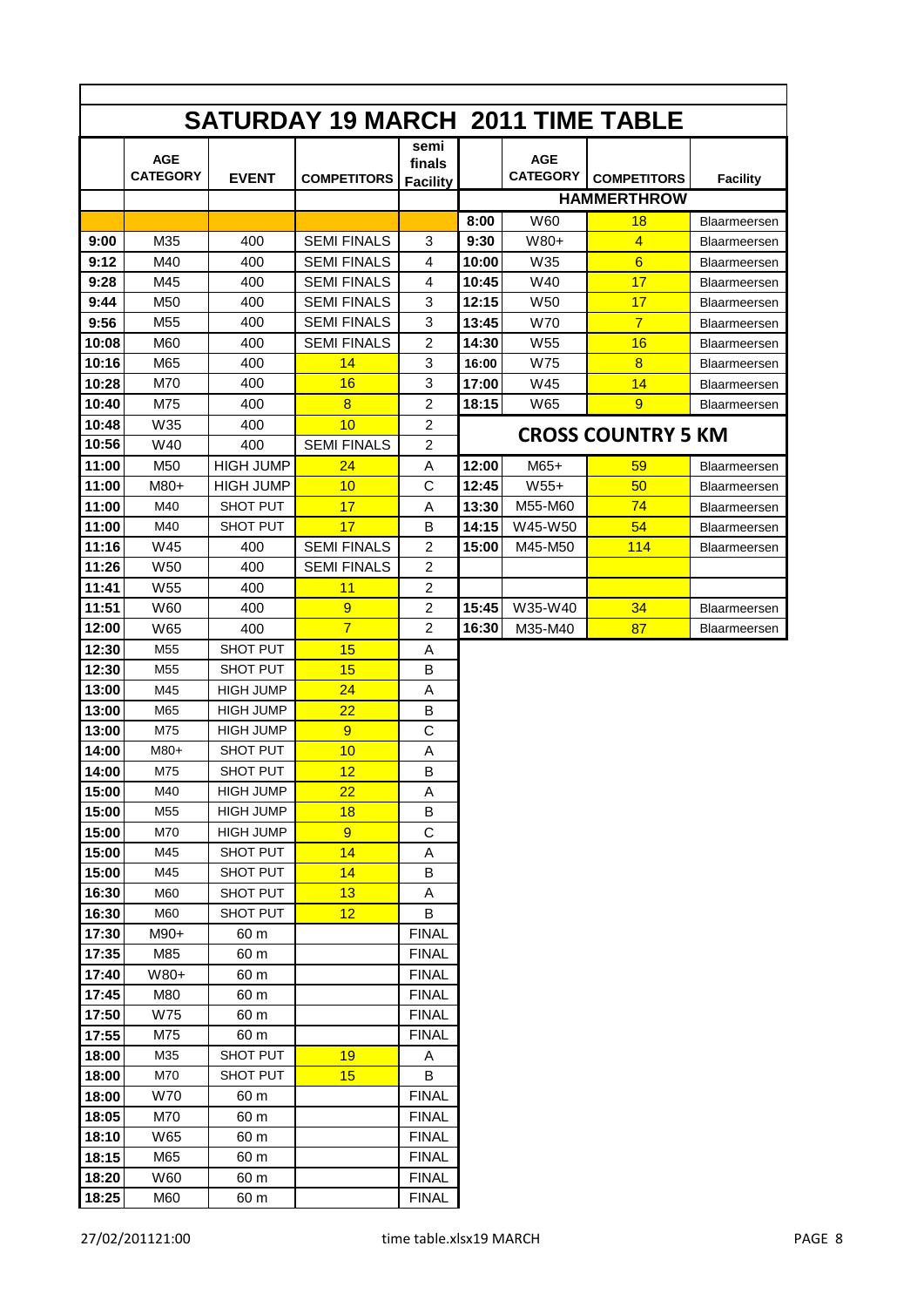|       |                               |                  |                    |                                   |                               | <b>SATURDAY 19 MARCH 2011 TIME TABLE</b> |                 |
|-------|-------------------------------|------------------|--------------------|-----------------------------------|-------------------------------|------------------------------------------|-----------------|
|       | <b>AGE</b><br><b>CATEGORY</b> | <b>EVENT</b>     | <b>COMPETITORS</b> | semi<br>finals<br><b>Facility</b> | <b>AGE</b><br><b>CATEGORY</b> | <b>COMPETITORS</b>                       | <b>Facility</b> |
| 18:30 | W <sub>55</sub>               | 60 m             |                    | <b>FINAL</b>                      |                               |                                          |                 |
| 18:35 | M <sub>55</sub>               | 60 m             |                    | <b>FINAL</b>                      |                               |                                          |                 |
| 18:40 | W50                           | 60 m             |                    | <b>FINAL</b>                      |                               |                                          |                 |
| 18:45 | M50                           | 60 m             |                    | <b>FINAL</b>                      |                               |                                          |                 |
| 18:50 | W45                           | 60 m             |                    | <b>FINAL</b>                      |                               |                                          |                 |
| 18:55 | M45                           | 60 m             |                    | <b>FINAL</b>                      |                               |                                          |                 |
| 19:00 | W40                           | 60 m             |                    | <b>FINAL</b>                      |                               |                                          |                 |
| 19:05 | M40                           | 60 m             |                    | <b>FINAL</b>                      |                               |                                          |                 |
| 19:10 | W35                           | 60 m             |                    | <b>FINAL</b>                      |                               |                                          |                 |
| 19:15 | M35                           | 60 m             |                    | <b>FINAL</b>                      |                               |                                          |                 |
| 19:20 | M90+                          | 400 m            |                    | <b>FINAL</b>                      |                               |                                          |                 |
| 19:25 | M85                           | 400 m            |                    | <b>FINAL</b>                      |                               |                                          |                 |
| 19:30 | M80                           | 400 m            |                    | <b>FINAL</b>                      |                               |                                          |                 |
| 19:30 | M50                           | SHOT PUT         | 20                 | Α                                 |                               |                                          |                 |
| 19:30 | M65                           | SHOT PUT         | 19                 | B                                 |                               |                                          |                 |
| 19:30 | M35                           | <b>HIGH JUMP</b> | 11                 | A                                 |                               |                                          |                 |
| 19:30 | M60                           | <b>HIGH JUMP</b> | 14                 | B                                 |                               |                                          |                 |
| 19:35 | M75                           | 400 m            |                    | <b>FINAL</b>                      |                               |                                          |                 |
| 19:40 | $W70+$                        | 400 m            |                    | <b>FINAL</b>                      |                               |                                          |                 |
| 19:45 | M70                           | 400 m            |                    | <b>FINAL</b>                      |                               |                                          |                 |
| 19:50 | W65                           | 400 m            |                    | <b>FINAL</b>                      |                               |                                          |                 |
| 19:55 | M65                           | 400 m            |                    | <b>FINAL</b>                      |                               |                                          |                 |
| 20:00 | W60                           | 400 m            |                    | <b>FINAL</b>                      |                               |                                          |                 |
| 20:05 | M60                           | 400 m            |                    | <b>FINAL</b>                      |                               |                                          |                 |
| 20:10 | W55                           | 400 m            |                    | <b>FINAL</b>                      |                               |                                          |                 |
| 20:15 | M <sub>55</sub>               | 400 m            |                    | <b>FINAL</b>                      |                               |                                          |                 |
| 20:20 | W <sub>50</sub>               | 400 m            |                    | <b>FINAL</b>                      |                               |                                          |                 |
| 20:25 | M50                           | 400 m            |                    | <b>FINAL</b>                      |                               |                                          |                 |
| 20:30 | W45                           | 400 m            |                    | <b>FINAL</b>                      |                               |                                          |                 |
| 20:35 | M45                           | 400 m            |                    | <b>FINAL</b>                      |                               |                                          |                 |
| 20:40 | W40                           | 400 m            |                    | <b>FINAL</b>                      |                               |                                          |                 |
| 20:45 | M40                           | 400 m            |                    | <b>FINAL</b>                      |                               |                                          |                 |
| 20:50 | W35                           | 400 m            |                    | <b>FINAL</b>                      |                               |                                          |                 |
| 20:55 | M35                           | 400 m            |                    | <b>FINAL</b>                      |                               |                                          |                 |